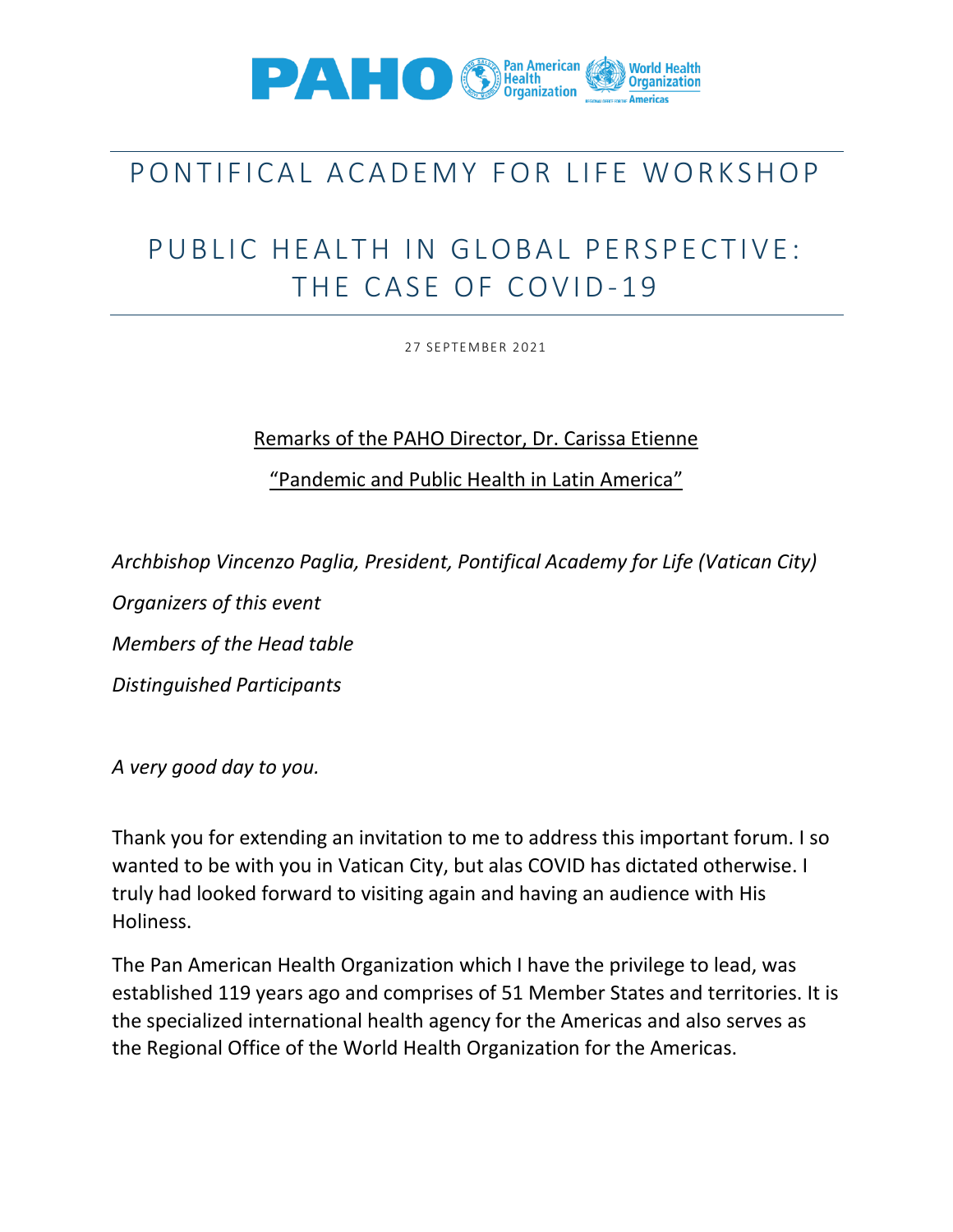The Organization has been working assiduously to address the needs of millions of people in the Americas that have been impacted by COVID-19 through illness, mental stress, loss-of life, and economic hardship. We have been working under emergency provisions, reacting to ever changing trends in transmission and the emergence of variants, and to the imperative need to save lives. And while doing so, we continue to adjust and adapt, building capacity in pandemic response and control, advocating for equitable access to vaccines, urging the rapid deployment of vaccines and other critical supplies, and assisting countries to improve access and care for essential health programs.

The Americas has been greatly affected by COVID 19, registering some 87 million cases and more than 2 million deaths, representing 46% of all deaths globally.

We continue to be the Region most affected by the pandemic with recurring waves of transmission.

An average thirty percent of the population of the region are fully vaccinated, but this average hides the disparity in coverage where some countries have already achieved 70% while others are below 10% coverage, and three countries in the Region are still in single digits. And that is in a Region that has been so disproportionately affected.

During this unprecedented time, I did not hesitate to accept this invitation, recognizing the critical role of the Pontifical Academy for Life in shaping the future actions of global and national leaders of generations of care givers and health care managers, of advocates and actors including the private sector, in bringing this pandemic to an end and in shaping more just societies in the post pandemic era.

This can only be achieved through concerted action in public health to address the complex series of challenges we face in defeating this virus and in a manner whereby we recognize the shortcomings of our human nature, without judgement, but with understanding and resolve.

I want to recognize His Holiness, Pope Francis, for his leadership and vision in these difficult times, and of course, as the very first Pope from the Region of Latin America!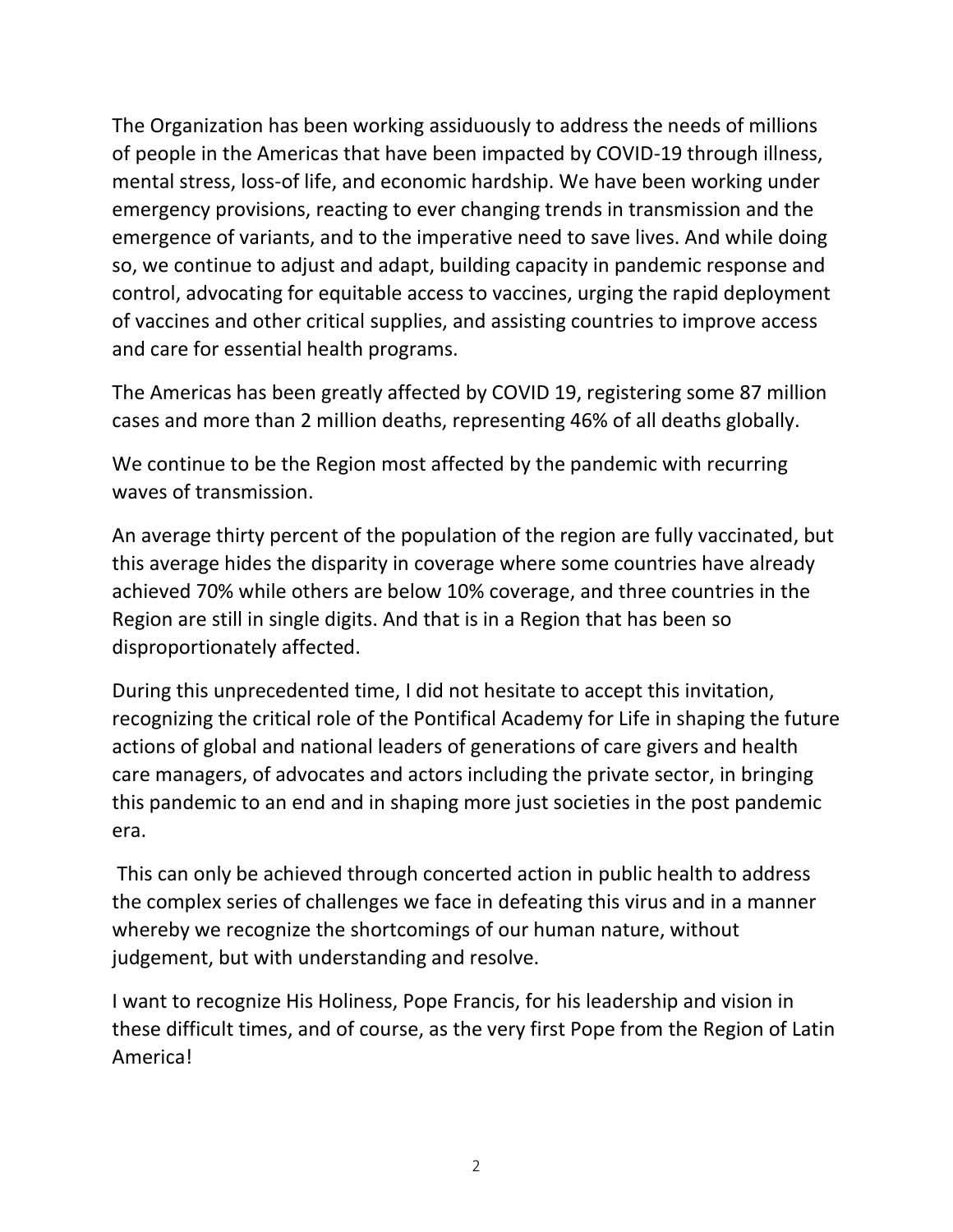Pope Francis in his teachings has consistently defended the dignity of human life, expressing concern for the most vulnerable and defenseless human beings, including children, the disabled and the elderly. He has called for the recognition of and let me quote 'equal dignity of every human person,' placing 'human rights at the heart of all policies, including development cooperation policies, even when this means going against the tide. 'These rights he posited are, quote 'universal, indivisible, interdependent and interconnected' and they are rooted in the nature of the human person, as an 'inseparable unity of body and soul.'

These are the rights, values and principles that have shaped my own life, as a young physician working in primary health care in a small Caribbean island - my beloved country Dominica-, and as a servant of public health at the global and regional level. They have consistently guided me, in my actions to tackle this terrible pandemic, and more broadly to address persistent inequity, and to promote and protect Health for All.

## *Pre-pandemic Deficiencies have Impacted COVID-19 Evolution and Response.*

Nineteen months following the declaration of a pandemic, COVID-19 continues to exact a toll on the lives, health and wellbeing of people, their communities, and countries. The pandemic continues unabated in the Americas, its impact exacerbated by lack of leadership, the politicization of science, global inequities in access to life saving vaccines and other health technologies, vaccine hesitancy, and preexisting deficiencies in public health and health systems capacities. These challenges are prolonging the pandemic, facilitating the generation and proliferation of ever more dangerous variants.

At the same time, the COVID-19 pandemic has cast a spotlight on how health, the economy and social development are intrinsically intertwined, where universal access to health becomes a prerequisite for national and global health security and development. The path to recovery, where sustained transmission is controlled, where people can once again work and live with dignity, where social interaction can sustain our mental and wellbeing, and where economies again can flourish, is through concerted action in three key areas: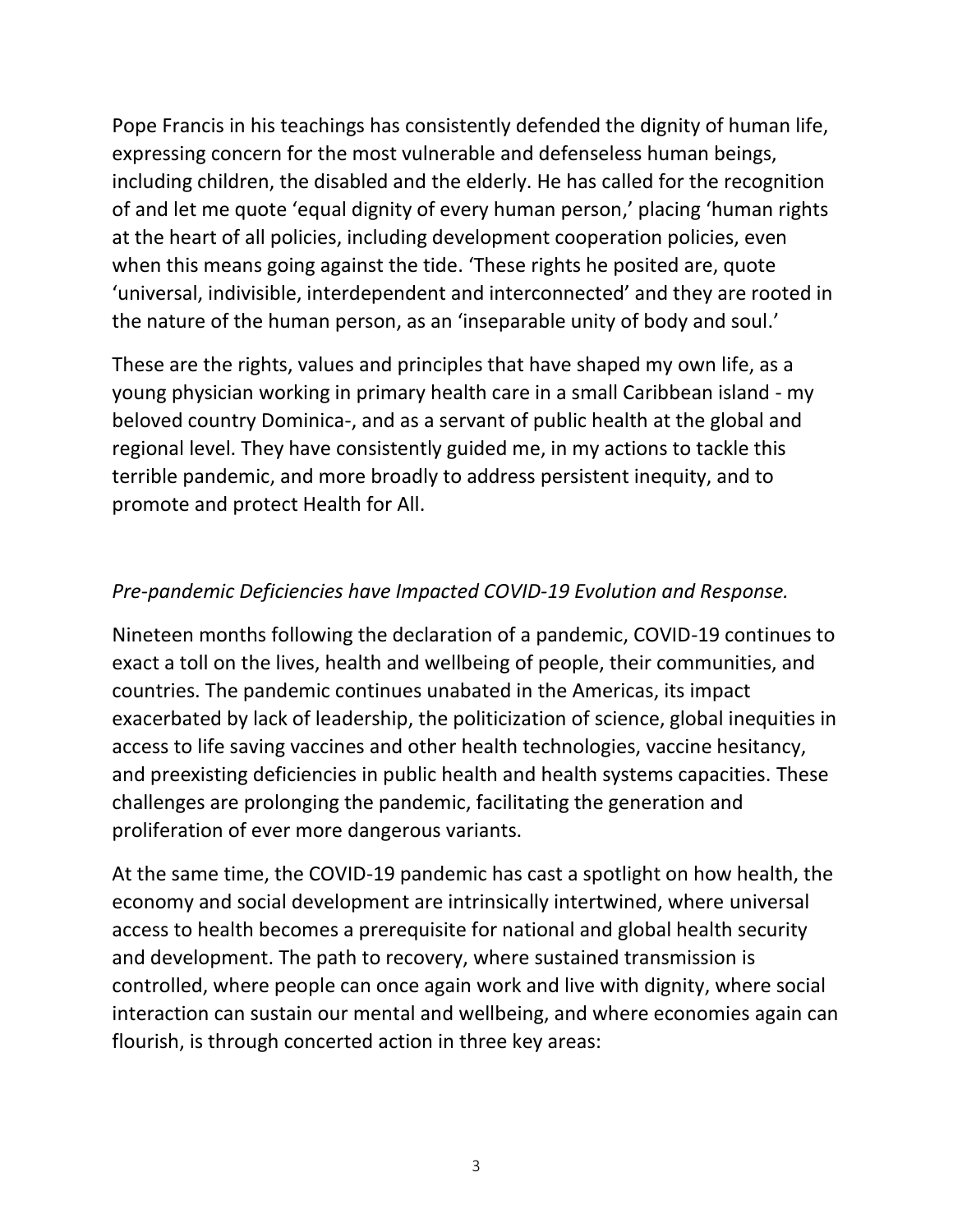- First, controlling the spread of COVID-19, including its variants:
- Secondly, maintaining surge capacity in health systems and services to tackle COVID-19 while addressing other priority health needs; and,
- Finally, and most importantly, ensuring equitable access to safe and effective vaccines that are delivered to all!

The challenges that all our countries have faced in responding to COVID-19 are a consequence of persistent inequity and social injustice, long-term structural deficiencies in the health sector, years of inadequate attention and public investment in health, and lack of preparedness and leadership.

Over the past decades, public spending in health, while slowly increasing, has been persistently low in the Americas, and in many cases, inadequate, averaging 3.7% of GDP, far below PAHO's recommended 6% of GDP. A third of health care costs are borne by the household. As a result, 95 million people suffer catastrophic health expenditure and 12 million are thrust into poverty.

Health systems in our Region re segmented into public, private, and social security systems, each with a different set of services and benefits, and with different barriers to access, either geographical, financial, or administrative in nature. Our health services are fragmented, with treatment limited by the type of insurance coverage you may have, with limited referral options, and lack of continuity in care. Inequities in access and quality remain prevalent by race and income throughout the Region, impacting the most vulnerable.

Health care delivery networks have been developed that are hospital-centric instead of being people and community centered; that are focused on resource generation instead of health outcomes; on illness and disease instead of the holistic health and wellbeing of the individual.

Insufficient attention has been placed on the first level of care, or primary care, where we believe that 70% of health needs of the population can be successfully addressed, and yet where financial investment remains minimal.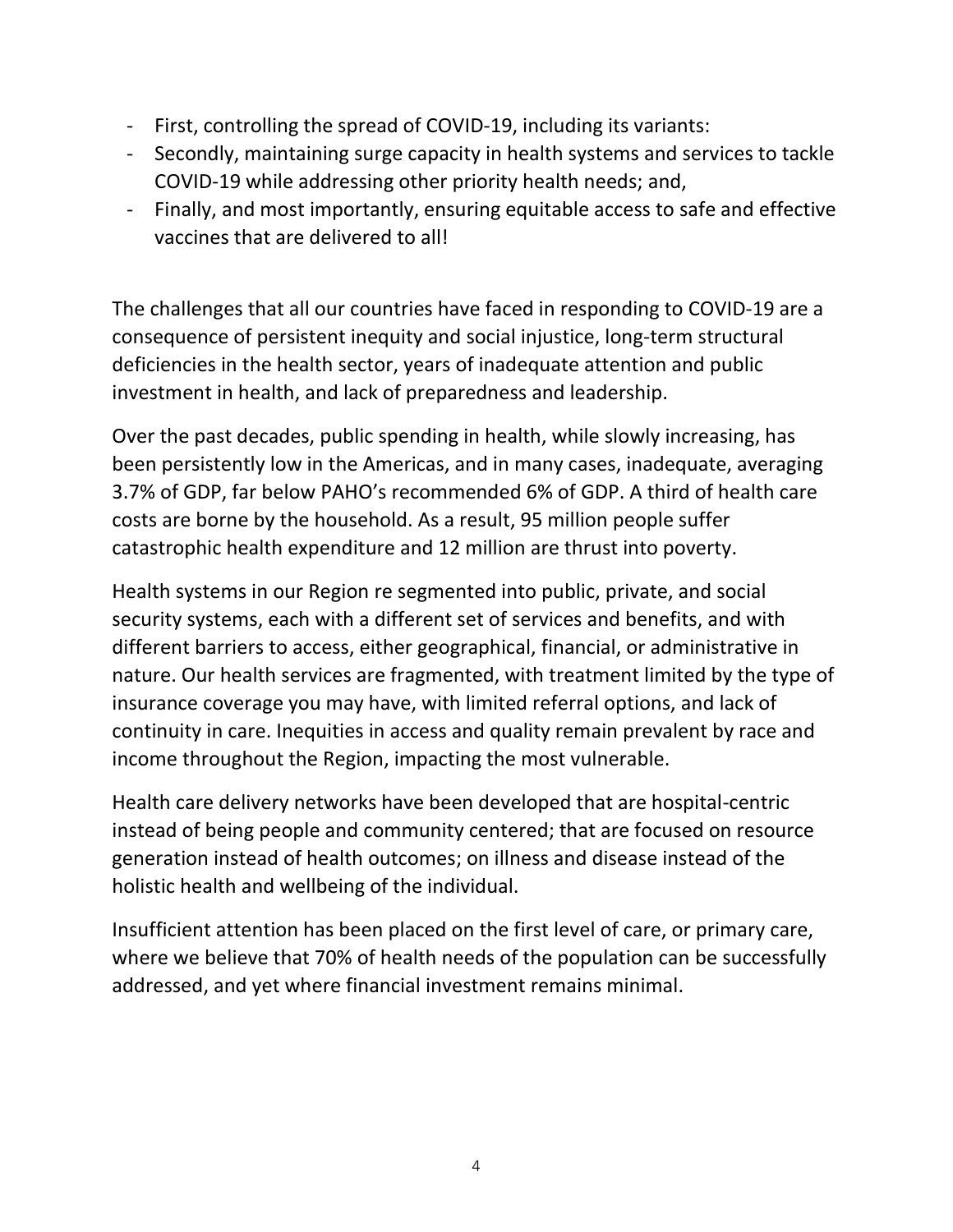If we are to close the gaps that were laid bare and exacerbated by this pandemic and address the systemic and structural deficiencies that have been exposed in our health systems by COVID-19, I believe there is a need for a major shift in how we envision health and wellbeing.

I believe that Universal Access to Care and Universal Health Coverage are overarching tenets and drivers of health and sustainable development, where everyone has the right to access comprehensive, quality, and integrated health services, without incurring financial hardship. I believe that all countries and stakeholders, including faith leaders and their communities, should commit to this goal:

And that is - the achievement of Universal Access to Health and Universal Health Coverage, where we leave no-one behind. This can be an important model for the transformation of education, labor, social and economic sectors, as we strive for sustainable development that is people focused, that eradicates poverty and seeks to achieve the well-being and dignity of each human being.

I am convinced that we need adaptive and responsive health systems, organized in well managed health care delivery networks, built on a highly resolutive first level of care to address the needs of the population and the individual. This is the premise for the Primary Health Care approach, a concept that dates back to 1978 and the Declaration of Alma Ata, where health systems are built around the needs of people, within the community, and with the community. The Primary Health Care approach has proven itself time and time again to be an effective strategy to support the achievement of Universal Access to Health and Universal Health Coverage. And when combined with the digital tools and technologies we have in the  $21^{st}$  century, it constitutes a very powerful transformational approach to improve the health of the population, in a most cost-effective manner.

I believe that we must strengthen essential public health functions and ensure that our public health programs are not siloed or segmented but are fully embedded with care services throughout the health delivery network, addressing both individual and population health needs. COVID-19 has highlighted the need for greater attention to emergency preparedness that is risk based, and for the delivery of emergency health services at a moment's notice.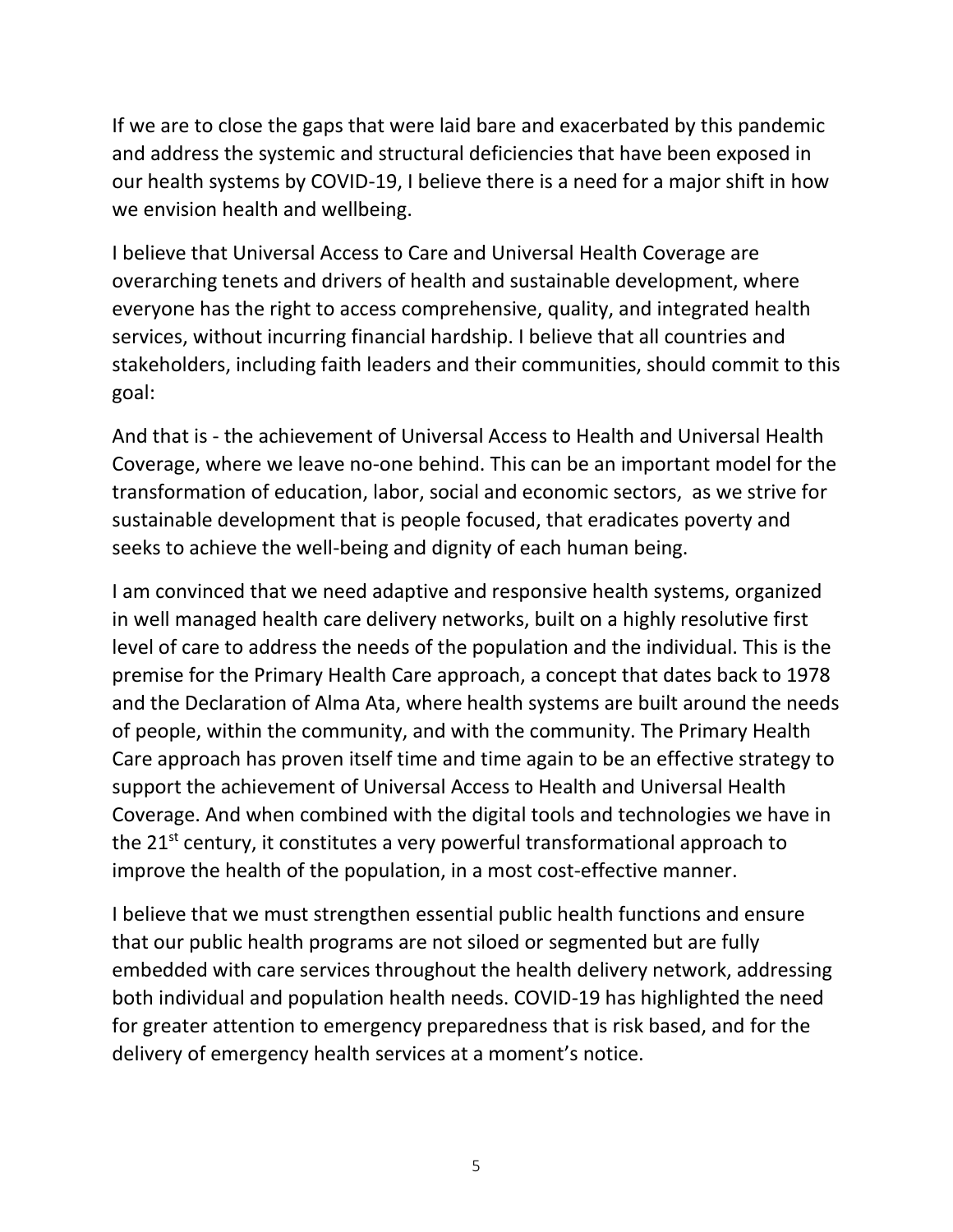I am convinced that we need increased levels of health financing, and improved utilization of resources to address inequities, eliminating out of pocket expenditures, and increasing efficiency within our systems. Greater investment in health research is required, to apply scientific evidence in public policy making, and in a manner whereby politics and ill-informed ideology cannot distort health decisions based on science. And most importantly, investments in science, technology and the industrial base in developing countries is essential so that we build self-sufficiency and are better able to respond to future health emergency needs when they occur.

Leadership in health is key to transform our thinking and the way we envision health. Pope Francis has said that, and I quote 'leadership is a call' and as evidenced from our experience in this pandemic, a call that needs urgent answering. We need leaders to build people-centered resilient health systems that are responsive and adaptive to the needs of the population, both in pandemic times, as well as in non-pandemic times.

We need leaders to place people at the center of our social and economic policies, addressing the needs of the most vulnerable. And we need leaders that have the capacity to translate the explicit annunciation of the rights-based approach to health and wellbeing, into policy and action on the ground.

This is the vision of health and wellbeing that I would like to present to you; for the inclusive, sustainable development of all our people and societies; for greater resilience in facing the next pandemic and one that is central to the achievement of Health for All.

The realization of this vision however requires us to look deeply inward: to balance individualism with the interests of the collective; to replace fear of the unknown with hope in the goodness of mankind; and to take action based on the core principles of solidarity and empathy for all human beings.

The virus does not recognize borders, nor is it concerned about race, creed, or political affiliation.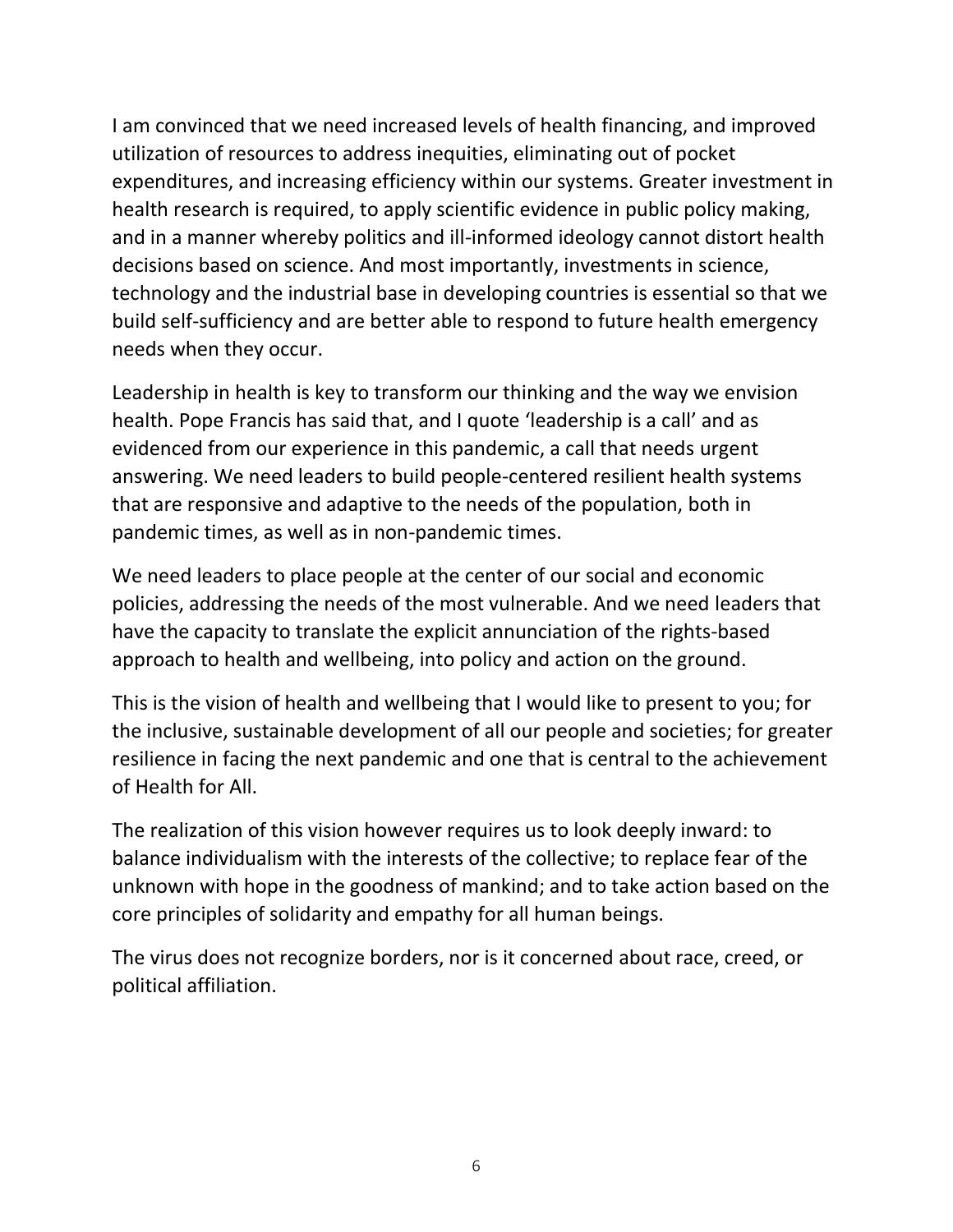It adversely and disproportionately affects the most vulnerable; the elderly, those with underlying health conditions, the indigenous and afrodescendant populations and the poor. And it thrives in countries and communities that do not have the capacity to respond.

The Universal Declaration of Human Rights was adopted in 1948 as a landmark global agreement setting down the foundations for freedom, justice, and peace throughout the world. As we look forward to its  $75<sup>th</sup>$  anniversary, we must take stock now, in the midst of the COVID-19 pandemic, of the basic rights and fundamental freedoms that have been affirmed by 193 nations, recognizing universality as inherent, inalienable, and applicable to all human beings. I did say Health is a right, and its protection and guarantee are obligations of the State. This right to the highest attainable standard of health is firmly embedded in the constitution of the World Health Organization, founded in the same year as the Universal Declaration and is embedded in many National Constitutions.

Such rights however cannot be realized until the principle of equity and social justice in health guides our action in international cooperation. Developing countries, including those in Latin America and the Caribbean must be prioritized through international solidarity, for intensified support in the face of COVID-19.

COVID-19 vaccines must be made available to less-well off nations, and solidaritybased mechanisms such as COVAX, must be supported not just with offers of financing from countries, but with concrete and sustained commitments of vaccines by the private sector. It is simply incomprehensible that rich countries will move forward with booster doses of vaccines for the general population, while poorer nations still struggle to ensure access to sufficient vaccines to protect the essential health workforce.

The structural barriers to access technology, including vaccine production technology should be removed, and incentives provided to support increased production capacity in developing countries. Vaccine geo-politics must stop in the interest of global public health, and in the interest of rich and poor countries alike, because we are reminded that until everyone is safe, no-one is safe.

Colleagues, Member States of the World Health Organization have committed to review the agreement or instrument for pandemic preparedness and response.